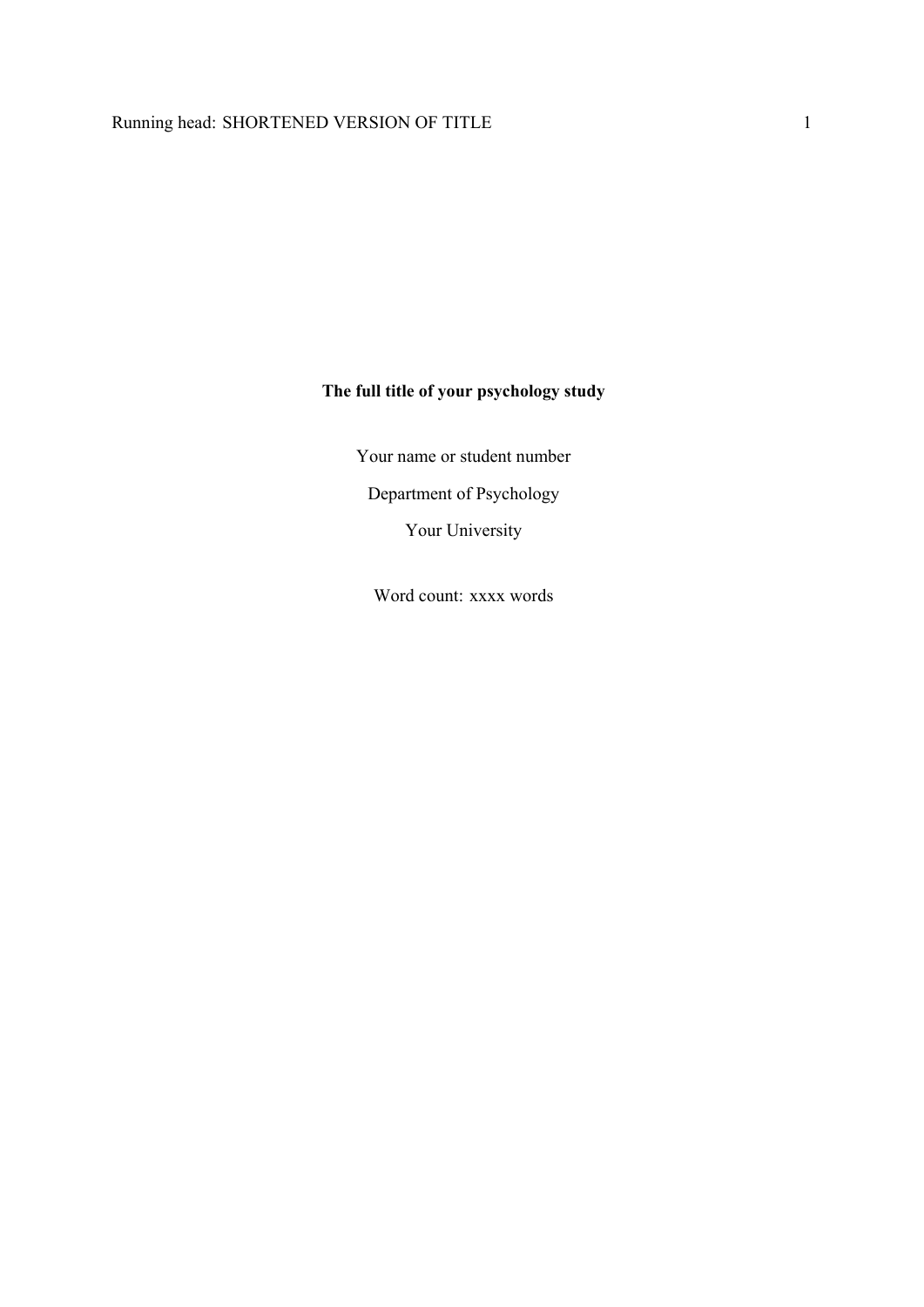# SHORTENED VERSION OF TITLE 2

# Abstract

An interesting summary of your essay or paper.

*Keywords:* this, that, something else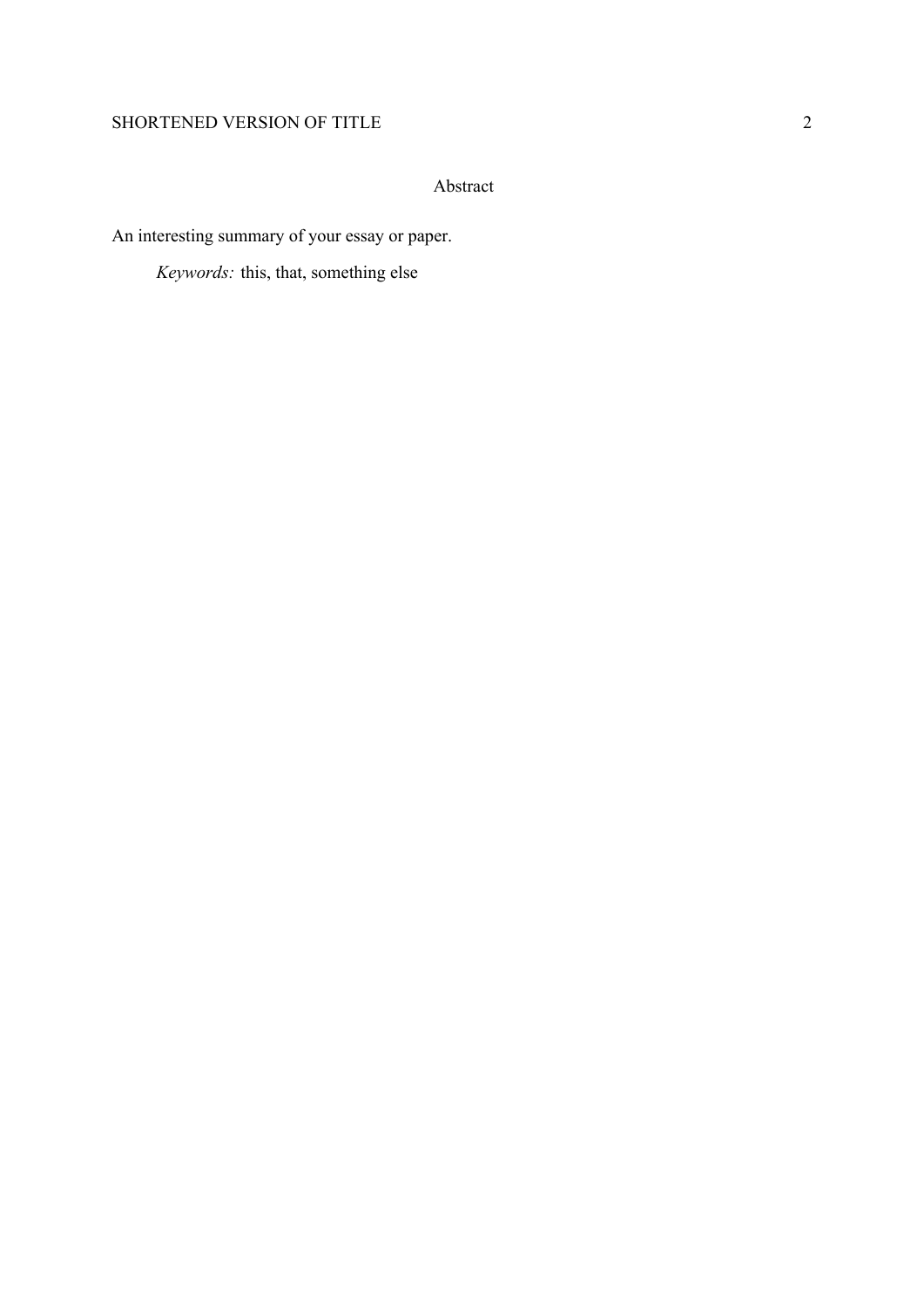#### SHORTENED VERSION OF TITLE 3

#### **The full title of your psychology study**

There is no section heading for the first section in APA6. This first section introduces the contents. It will also usually include the literature review pertaining to the topic of the essay. In an essay, you might not need any other secctions, but they are given below as if for a paper.

References are listed in a BibTeX file referred to below (in this case apa6-template.bib). References in parentheses are created by using \citep{Calogero2013}, as in: self-objectification has been found to impact womens' social activism (Calogero, 2013). If you want to make the author(s) the subject, you can use \citet{Saguy2010}, as in: Saguy, Quinn, Dovidio, and Pratto (2010) examined the effect of sexual objectification on social interactions.

#### **Method**

In this section you describe the experiment, perhaps using subsections to clarify the material.

#### **Participants**

A subsection explaining the sample used in the study.

## **Procedures**

Information on the procedure followed. Add other subsections as necessary.

#### **Results**

This section sets out the results.

## **Discussion**

This section discusses your findings.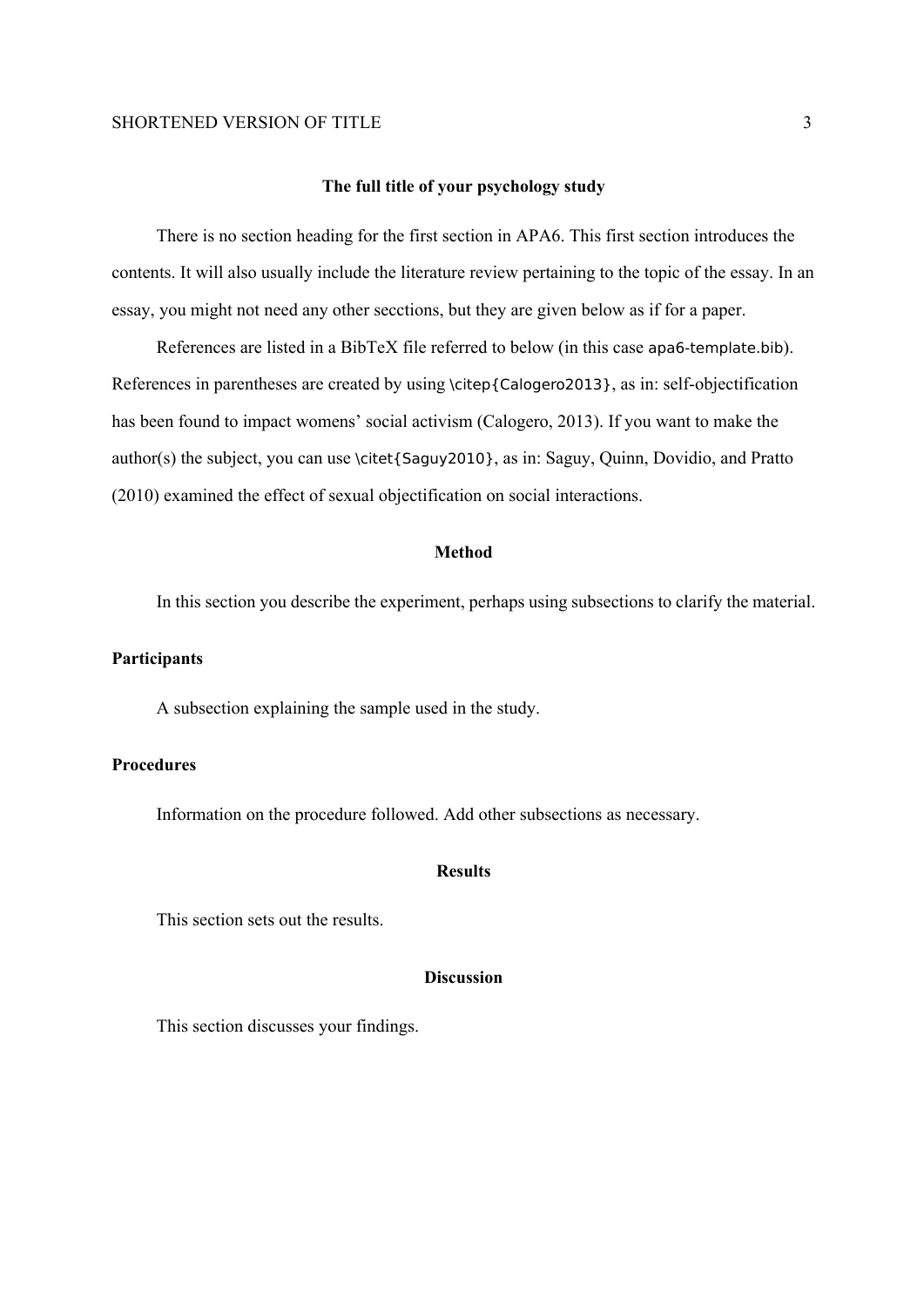# References

- Calogero, R. M. (2013). Objects don't object: Evidence that self-objectification disrupts women's social activism. *Psychological Science*, *24*(3), 312–318.
- Saguy, T., Quinn, D. M., Dovidio, J. F., & Pratto, F. (2010). Interacting like a body: Objectification can lead women to narrow their presence in social interactions. *Psychological Science*.